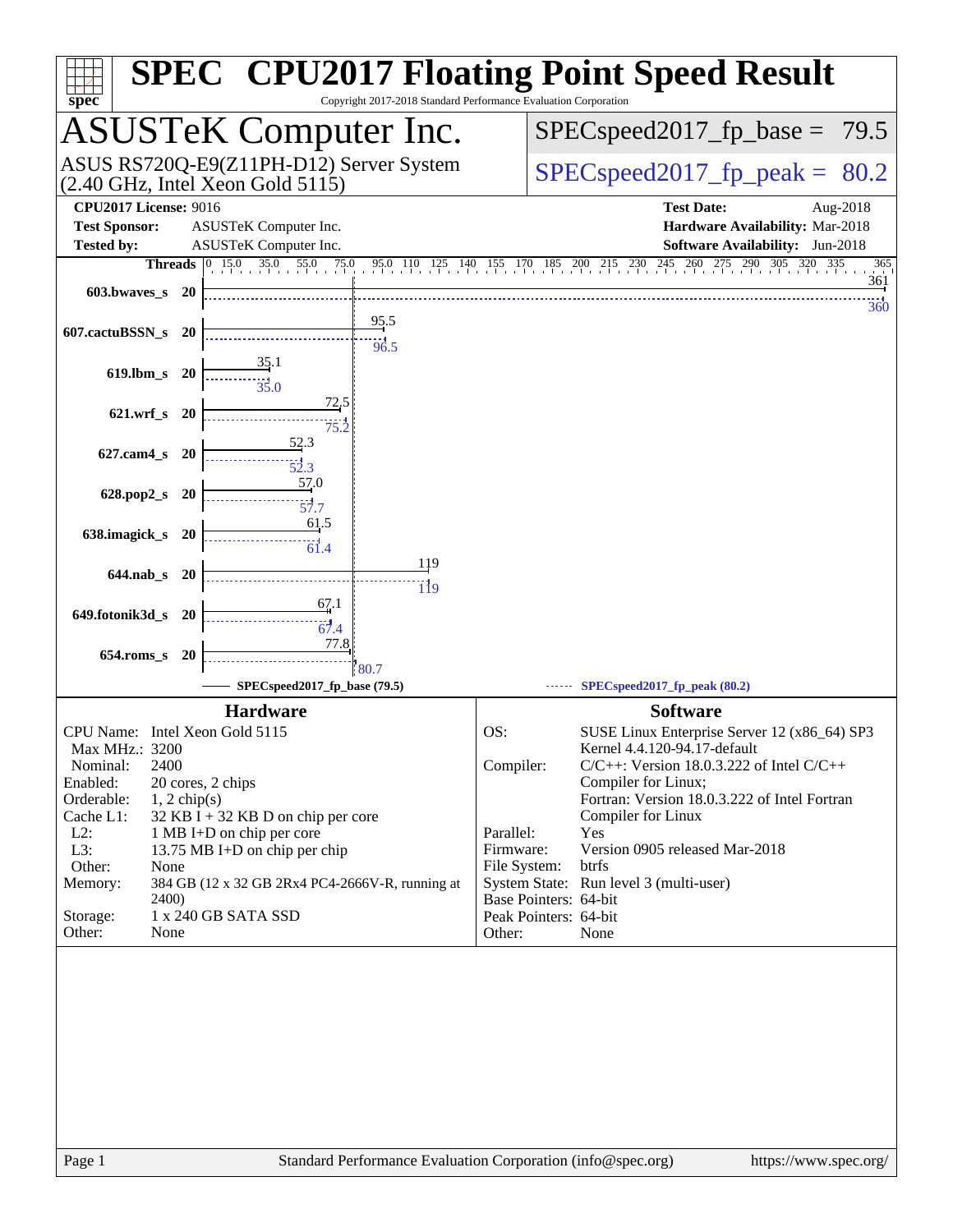## **[spec](http://www.spec.org/)**

## **[SPEC CPU2017 Floating Point Speed Result](http://www.spec.org/auto/cpu2017/Docs/result-fields.html#SPECCPU2017FloatingPointSpeedResult)**

Copyright 2017-2018 Standard Performance Evaluation Corporation

### ASUSTeK Computer Inc.

 $(2.40$  GHz, Intel Xeon Gold  $5115$ ) ASUS RS720Q-E9(Z11PH-D12) Server System  $\sqrt{\text{SPEC speed2017}}$  fp\_peak = 80.2

 $SPECspeed2017_fp\_base = 79.5$ 

**[Test Sponsor:](http://www.spec.org/auto/cpu2017/Docs/result-fields.html#TestSponsor)** ASUSTeK Computer Inc. **[Hardware Availability:](http://www.spec.org/auto/cpu2017/Docs/result-fields.html#HardwareAvailability)** Mar-2018

**[CPU2017 License:](http://www.spec.org/auto/cpu2017/Docs/result-fields.html#CPU2017License)** 9016 **[Test Date:](http://www.spec.org/auto/cpu2017/Docs/result-fields.html#TestDate)** Aug-2018 **[Tested by:](http://www.spec.org/auto/cpu2017/Docs/result-fields.html#Testedby)** ASUSTeK Computer Inc. **[Software Availability:](http://www.spec.org/auto/cpu2017/Docs/result-fields.html#SoftwareAvailability)** Jun-2018

#### **[Results Table](http://www.spec.org/auto/cpu2017/Docs/result-fields.html#ResultsTable)**

|                                    | <b>Base</b>    |                |       |                |       | <b>Peak</b>    |            |                |                |              |                |              |                |              |
|------------------------------------|----------------|----------------|-------|----------------|-------|----------------|------------|----------------|----------------|--------------|----------------|--------------|----------------|--------------|
| <b>Benchmark</b>                   | <b>Threads</b> | <b>Seconds</b> | Ratio | <b>Seconds</b> | Ratio | <b>Seconds</b> | Ratio      | <b>Threads</b> | <b>Seconds</b> | <b>Ratio</b> | <b>Seconds</b> | <b>Ratio</b> | <b>Seconds</b> | <b>Ratio</b> |
| 603.bwayes s                       | 20             | 164            | 361   | 163            | 361   | 164            | 361        | 20             | 164            | 360          | 164            | 360          | 164            | 360          |
| 607.cactuBSSN s                    | 20             | 175            | 95.5  | 175            | 95.4  | 174            | 95.6       | 20             | 174            | 96.1         | 173            | 96.5         | 173            | 96.6         |
| $619.$ lbm s                       | 20             | 149            | 35.2  | 150            | 35.0  | 149            | 35.1       | 20             | 150            | 34.9         | 149            | 35.0         | 150            | 35.0         |
| $621$ .wrf s                       | 20             | 182            | 72.5  | 183            | 72.3  | 182            | 72.8       | 20             | 175            | 75.6         | 176            | 75.2         | 176            | 75.2         |
| $627$ .cam $4$ <sub>S</sub>        | 20             | 170.           | 52.1  | 169            | 52.3  | 169            | 52.4       | 20             | 170            | 52.3         | 169            | 52.4         | 170            | 52.0         |
| $628.pop2_s$                       | 20             | 207            | 57.5  | 208            | 57.0  | 208            | 57.0       | 20             | 205            | 57.9         | 207            | 57.3         | 206            | 57.7         |
| 638.imagick_s                      | 20             | 234            | 61.6  | 235            | 61.5  | 235            | 61.3       | 20             | 235            | 61.4         | 235            | 61.4         | 234            | 61.5         |
| $644$ .nab s                       | 20             | 146            | 119   | 146            | 119   | 146            | <u>119</u> | 20             | 146            | 119          | 146            | 119          | 146            | <u>119</u>   |
| 649.fotonik3d s                    | 20             | 136            | 67.1  | 135            | 67.5  | 139            | 65.7       | 20             | 136            | 66.8         | 135            | 67.7         | 135            | 67.4         |
| $654$ .roms s                      | 20             | 203            | 77.5  | 202            | 77.8  | 202            | 77.9       | 20             | 195            | 80.7         | 196            | 80.4         | 195            | 80.7         |
| $SPEC speed2017$ fp base =<br>79.5 |                |                |       |                |       |                |            |                |                |              |                |              |                |              |

**[SPECspeed2017\\_fp\\_peak =](http://www.spec.org/auto/cpu2017/Docs/result-fields.html#SPECspeed2017fppeak) 80.2**

Results appear in the [order in which they were run.](http://www.spec.org/auto/cpu2017/Docs/result-fields.html#RunOrder) Bold underlined text [indicates a median measurement](http://www.spec.org/auto/cpu2017/Docs/result-fields.html#Median).

#### **[Operating System Notes](http://www.spec.org/auto/cpu2017/Docs/result-fields.html#OperatingSystemNotes)**

Stack size set to unlimited using "ulimit -s unlimited"

#### **[General Notes](http://www.spec.org/auto/cpu2017/Docs/result-fields.html#GeneralNotes)**

Environment variables set by runcpu before the start of the run: KMP\_AFFINITY = "granularity=fine,compact" LD\_LIBRARY\_PATH = "/spec2017/lib/ia32:/spec2017/lib/intel64:/spec2017/je5.0.1-32:/spec2017/je5.0.1-64" OMP\_STACKSIZE = "192M"

 Binaries compiled on a system with 1x Intel Core i7-4790 CPU + 32GB RAM memory using Redhat Enterprise Linux 7.4 Transparent Huge Pages enabled by default Prior to runcpu invocation Filesystem page cache synced and cleared with: sync; echo 3> /proc/sys/vm/drop\_caches Yes: The test sponsor attests, as of date of publication, that CVE-2017-5754 (Meltdown) is mitigated in the system as tested and documented. Yes: The test sponsor attests, as of date of publication, that CVE-2017-5753 (Spectre variant 1) is mitigated in the system as tested and documented. Yes: The test sponsor attests, as of date of publication, that CVE-2017-5715 (Spectre variant 2) is mitigated in the system as tested and documented.

#### **[Platform Notes](http://www.spec.org/auto/cpu2017/Docs/result-fields.html#PlatformNotes)**

BIOS Configuration: SNC = Disabled IMC interleaving = AUTO

**(Continued on next page)**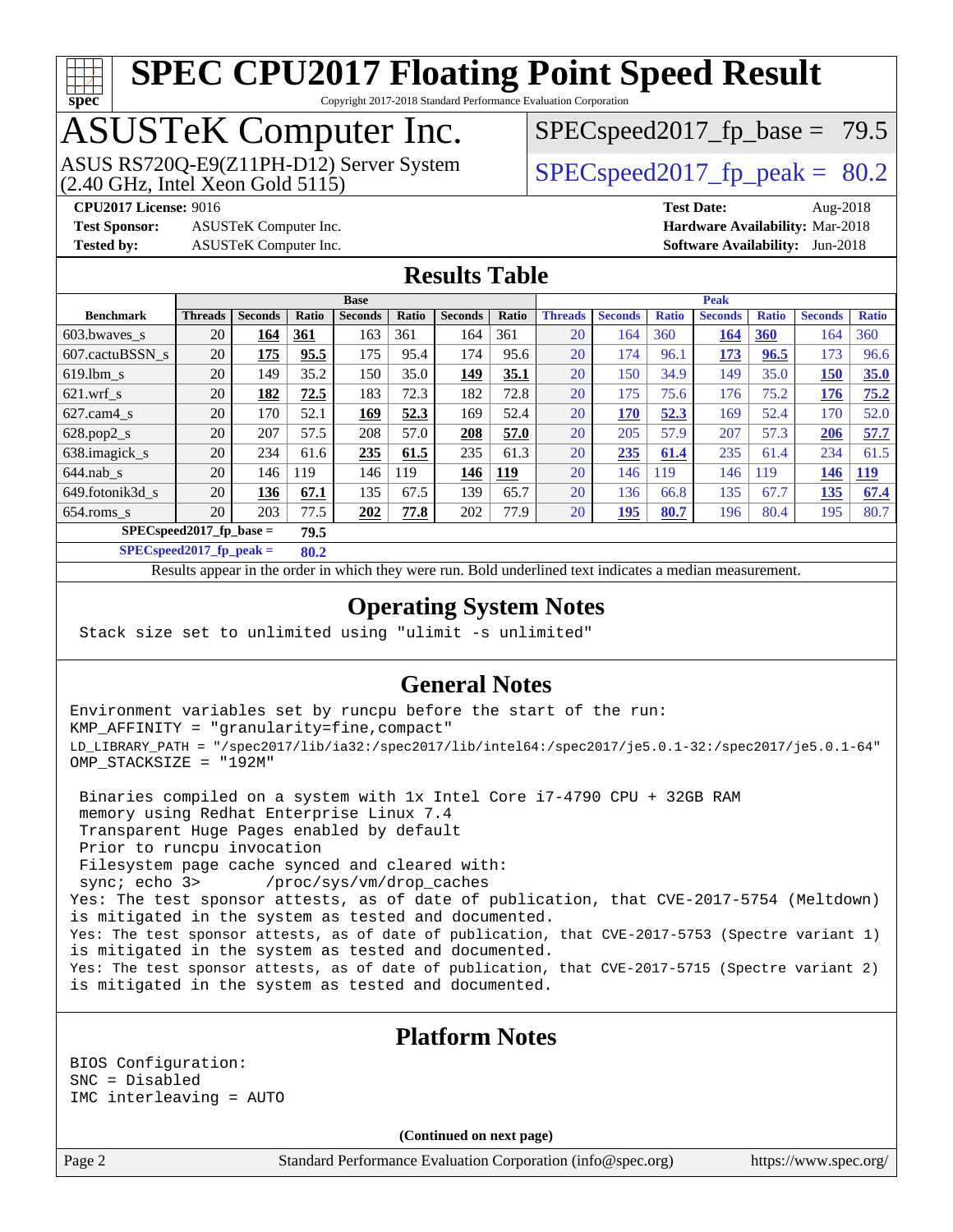

Copyright 2017-2018 Standard Performance Evaluation Corporation

# ASUSTeK Computer Inc.<br>ASUS RS720Q-E9(Z11PH-D12) Server System

(2.40 GHz, Intel Xeon Gold 5115)

 $SPECspeed2017_fp\_base = 79.5$ 

 $SPECspeed2017_fp\_peak = 80.2$ 

**[Test Sponsor:](http://www.spec.org/auto/cpu2017/Docs/result-fields.html#TestSponsor)** ASUSTeK Computer Inc. **[Hardware Availability:](http://www.spec.org/auto/cpu2017/Docs/result-fields.html#HardwareAvailability)** Mar-2018 **[Tested by:](http://www.spec.org/auto/cpu2017/Docs/result-fields.html#Testedby)** ASUSTeK Computer Inc. **[Software Availability:](http://www.spec.org/auto/cpu2017/Docs/result-fields.html#SoftwareAvailability)** Jun-2018

**[CPU2017 License:](http://www.spec.org/auto/cpu2017/Docs/result-fields.html#CPU2017License)** 9016 **[Test Date:](http://www.spec.org/auto/cpu2017/Docs/result-fields.html#TestDate)** Aug-2018

#### **[Platform Notes \(Continued\)](http://www.spec.org/auto/cpu2017/Docs/result-fields.html#PlatformNotes)**

Page 3 Standard Performance Evaluation Corporation [\(info@spec.org\)](mailto:info@spec.org) <https://www.spec.org/> Patrol Scrub = Disabled VT-d = Disabled HyperThreading = Disabled Sysinfo program /spec2017/bin/sysinfo Rev: r5974 of 2018-05-19 9bcde8f2999c33d61f64985e45859ea9 running on linux-pmm5 Sat Aug 25 15:58:38 2018 SUT (System Under Test) info as seen by some common utilities. For more information on this section, see <https://www.spec.org/cpu2017/Docs/config.html#sysinfo> From /proc/cpuinfo model name : Intel(R) Xeon(R) Gold 5115 CPU @ 2.40GHz 2 "physical id"s (chips) 20 "processors" cores, siblings (Caution: counting these is hw and system dependent. The following excerpts from /proc/cpuinfo might not be reliable. Use with caution.) cpu cores : 10 siblings : 10 physical 0: cores 0 1 2 3 4 8 9 10 11 12 physical 1: cores 0 1 2 3 4 8 9 10 11 12 From lscpu: Architecture: x86\_64 CPU op-mode(s): 32-bit, 64-bit Byte Order: Little Endian  $CPU(s):$  20 On-line CPU(s) list: 0-19 Thread(s) per core: 1 Core(s) per socket: 10 Socket(s): 2 NUMA node(s): 2 Vendor ID: GenuineIntel CPU family: 6 Model: 85 Model name: Intel(R) Xeon(R) Gold 5115 CPU @ 2.40GHz Stepping: 4 CPU MHz: 2401.000 CPU max MHz: 2401.0000 CPU min MHz: 1000.0000 BogoMIPS: 4896.21 Virtualization: VT-x L1d cache: 32K L1i cache: 32K L2 cache: 1024K L3 cache: 14080K NUMA node0 CPU(s): 0-9 **(Continued on next page)**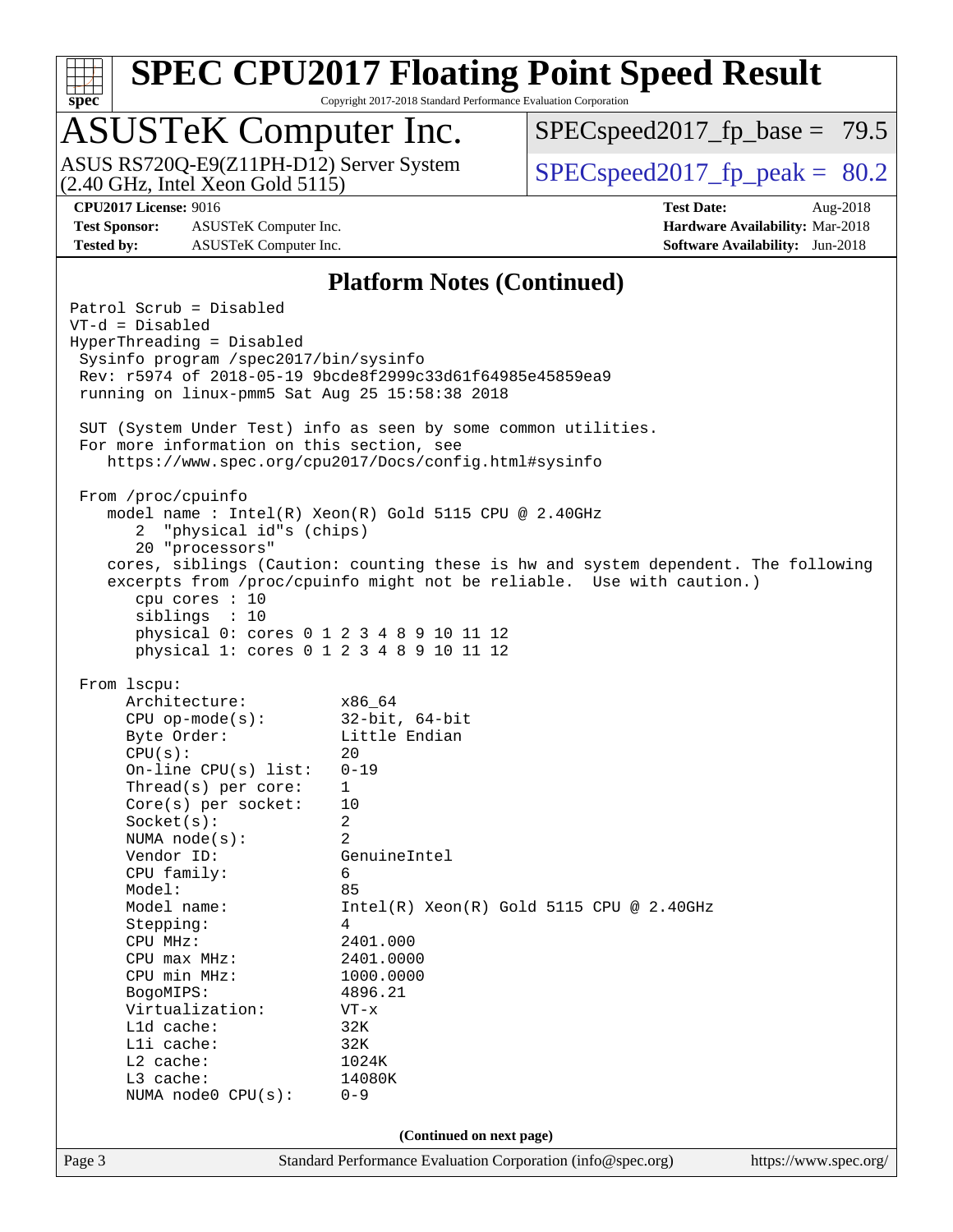**[spec](http://www.spec.org/)**

### **[SPEC CPU2017 Floating Point Speed Result](http://www.spec.org/auto/cpu2017/Docs/result-fields.html#SPECCPU2017FloatingPointSpeedResult)**

Copyright 2017-2018 Standard Performance Evaluation Corporation

### ASUSTeK Computer Inc.

(2.40 GHz, Intel Xeon Gold 5115) ASUS RS720Q-E9(Z11PH-D12) Server System  $SPEC speed2017$  fp\_peak = 80.2

 $SPECspeed2017_fp\_base = 79.5$ 

#### **[CPU2017 License:](http://www.spec.org/auto/cpu2017/Docs/result-fields.html#CPU2017License)** 9016 **[Test Date:](http://www.spec.org/auto/cpu2017/Docs/result-fields.html#TestDate)** Aug-2018

**[Test Sponsor:](http://www.spec.org/auto/cpu2017/Docs/result-fields.html#TestSponsor)** ASUSTeK Computer Inc. **[Hardware Availability:](http://www.spec.org/auto/cpu2017/Docs/result-fields.html#HardwareAvailability)** Mar-2018 **[Tested by:](http://www.spec.org/auto/cpu2017/Docs/result-fields.html#Testedby)** ASUSTeK Computer Inc. **[Software Availability:](http://www.spec.org/auto/cpu2017/Docs/result-fields.html#SoftwareAvailability)** Jun-2018

#### **[Platform Notes \(Continued\)](http://www.spec.org/auto/cpu2017/Docs/result-fields.html#PlatformNotes)**

 NUMA node1 CPU(s): 10-19 Flags: fpu vme de pse tsc msr pae mce cx8 apic sep mtrr pge mca cmov pat pse36 clflush dts acpi mmx fxsr sse sse2 ss ht tm pbe syscall nx pdpe1gb rdtscp lm constant\_tsc art arch\_perfmon pebs bts rep\_good nopl xtopology nonstop\_tsc aperfmperf eagerfpu pni pclmulqdq dtes64 monitor ds\_cpl vmx smx est tm2 ssse3 sdbg fma cx16 xtpr pdcm pcid dca sse4\_1 sse4\_2 x2apic movbe popcnt tsc\_deadline\_timer aes xsave avx f16c rdrand lahf\_lm abm 3dnowprefetch ida arat epb invpcid\_single pln pts dtherm intel\_pt rsb\_ctxsw spec\_ctrl stibp retpoline kaiser tpr\_shadow vnmi flexpriority ept vpid fsgsbase tsc\_adjust bmi1 hle avx2 smep bmi2 erms invpcid rtm cqm mpx avx512f avx512dq rdseed adx smap clflushopt clwb avx512cd avx512bw avx512vl xsaveopt xsavec xgetbv1 cqm\_llc cqm\_occup\_llc pku ospke /proc/cpuinfo cache data cache size : 14080 KB From numactl --hardware WARNING: a numactl 'node' might or might not correspond to a physical chip. available: 2 nodes (0-1) node 0 cpus: 0 1 2 3 4 5 6 7 8 9 node 0 size: 192067 MB node 0 free: 189814 MB node 1 cpus: 10 11 12 13 14 15 16 17 18 19 node 1 size: 193517 MB node 1 free: 185827 MB node distances: node 0 1 0: 10 21 1: 21 10 From /proc/meminfo MemTotal: 394839504 kB HugePages\_Total: 0 Hugepagesize: 2048 kB From /etc/\*release\* /etc/\*version\* SuSE-release: SUSE Linux Enterprise Server 12 (x86\_64) VERSION = 12 PATCHLEVEL = 3 # This file is deprecated and will be removed in a future service pack or release. # Please check /etc/os-release for details about this release. os-release: NAME="SLES" VERSION="12-SP3" VERSION\_ID="12.3" PRETTY\_NAME="SUSE Linux Enterprise Server 12 SP3" ID="sles" **(Continued on next page)**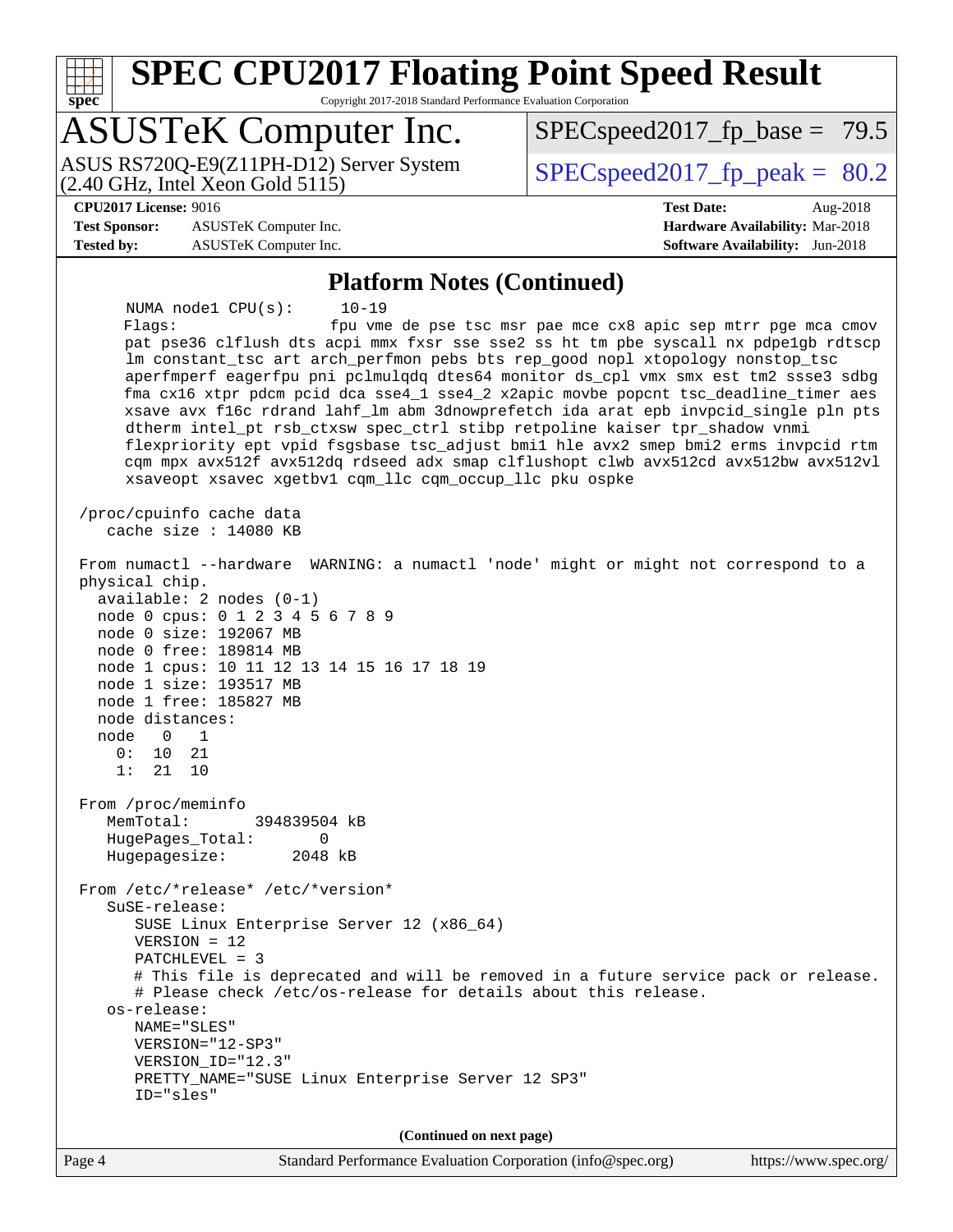

Copyright 2017-2018 Standard Performance Evaluation Corporation

### ASUSTeK Computer Inc.

 $(2.40$  GHz, Intel Xeon Gold  $5115$ ) ASUS RS720Q-E9(Z11PH-D12) Server System  $\sqrt{\text{SPEC speed2017 ft}}$  peak = 80.2

 $SPECspeed2017_fp\_base = 79.5$ 

**[Test Sponsor:](http://www.spec.org/auto/cpu2017/Docs/result-fields.html#TestSponsor)** ASUSTeK Computer Inc. **[Hardware Availability:](http://www.spec.org/auto/cpu2017/Docs/result-fields.html#HardwareAvailability)** Mar-2018 **[Tested by:](http://www.spec.org/auto/cpu2017/Docs/result-fields.html#Testedby)** ASUSTeK Computer Inc. **[Software Availability:](http://www.spec.org/auto/cpu2017/Docs/result-fields.html#SoftwareAvailability)** Jun-2018

**[CPU2017 License:](http://www.spec.org/auto/cpu2017/Docs/result-fields.html#CPU2017License)** 9016 **[Test Date:](http://www.spec.org/auto/cpu2017/Docs/result-fields.html#TestDate)** Aug-2018

#### **[Platform Notes \(Continued\)](http://www.spec.org/auto/cpu2017/Docs/result-fields.html#PlatformNotes)**

 ANSI\_COLOR="0;32" CPE\_NAME="cpe:/o:suse:sles:12:sp3"

uname -a:

 Linux linux-pmm5 4.4.120-94.17-default #1 SMP Wed Mar 14 17:23:00 UTC 2018 (cf3a7bb) x86\_64 x86\_64 x86\_64 GNU/Linux

Kernel self-reported vulnerability status:

 CVE-2017-5754 (Meltdown): Mitigation: PTI CVE-2017-5753 (Spectre variant 1): Mitigation: \_\_user pointer sanitization CVE-2017-5715 (Spectre variant 2): Mitigation: IBRS+IBPB

run-level 3 Aug 24 16:24

 SPEC is set to: /spec2017 Filesystem Type Size Used Avail Use% Mounted on /dev/sda2 btrfs 203G 109G 93G 54% /

 Additional information from dmidecode follows. WARNING: Use caution when you interpret this section. The 'dmidecode' program reads system data which is "intended to allow hardware to be accurately determined", but the intent may not be met, as there are frequent changes to hardware, firmware, and the "DMTF SMBIOS" standard. BIOS American Megatrends Inc. 0905 03/19/2018 Memory: 12x Samsung M393A4K40BB2-CTD 32 GB 2 rank 2666, configured at 2400

(End of data from sysinfo program)

#### **[Compiler Version Notes](http://www.spec.org/auto/cpu2017/Docs/result-fields.html#CompilerVersionNotes)**

|        | CC 619.1bm_s(base) 638.imagick_s(base, peak) 644.nab_s(base, peak)                                    |  |  |  |  |
|--------|-------------------------------------------------------------------------------------------------------|--|--|--|--|
|        | icc (ICC) 18.0.3 20180410<br>Copyright (C) 1985-2018 Intel Corporation. All rights reserved.          |  |  |  |  |
| CC.    | 619.1bm s(peak)                                                                                       |  |  |  |  |
|        | $\text{icc}$ (ICC) 18.0.3 20180410<br>Copyright (C) 1985-2018 Intel Corporation. All rights reserved. |  |  |  |  |
|        | (Continued on next page)                                                                              |  |  |  |  |
|        |                                                                                                       |  |  |  |  |
| Page 5 | Standard Performance Evaluation Corporation (info@spec.org)<br>https://www.spec.org/                  |  |  |  |  |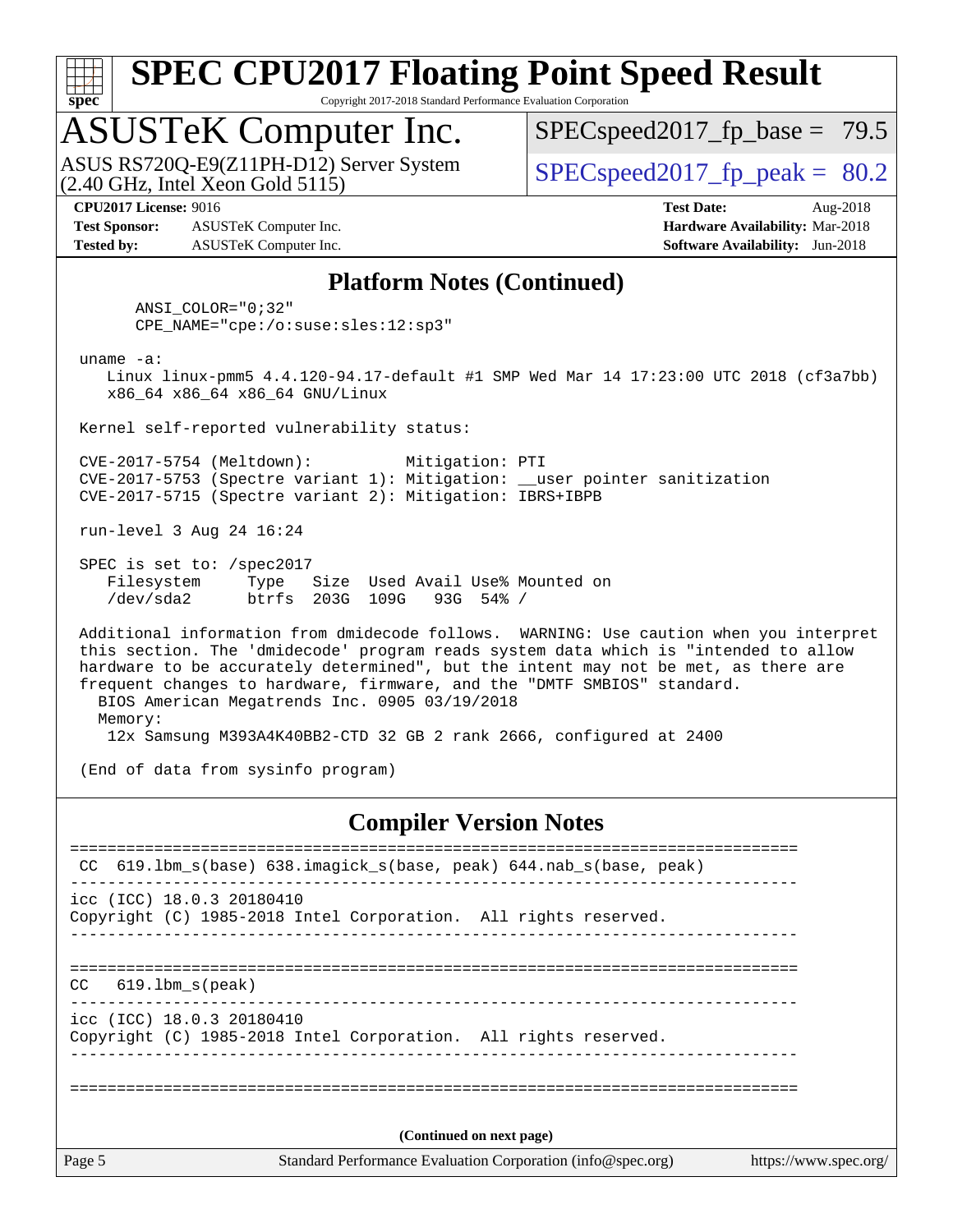

Copyright 2017-2018 Standard Performance Evaluation Corporation

### ASUSTeK Computer Inc.

ASUS RS720Q-E9(Z11PH-D12) Server System  $(2.40 \text{ GHz}, \text{ Intel Xeon Gold } 5115)$   $\big| \text{ SPECspeed2017\_fp\_peak} = 80.2$ 

[SPECspeed2017\\_fp\\_base =](http://www.spec.org/auto/cpu2017/Docs/result-fields.html#SPECspeed2017fpbase) 79.5

**[Test Sponsor:](http://www.spec.org/auto/cpu2017/Docs/result-fields.html#TestSponsor)** ASUSTeK Computer Inc. **[Hardware Availability:](http://www.spec.org/auto/cpu2017/Docs/result-fields.html#HardwareAvailability)** Mar-2018 **[Tested by:](http://www.spec.org/auto/cpu2017/Docs/result-fields.html#Testedby)** ASUSTeK Computer Inc. **[Software Availability:](http://www.spec.org/auto/cpu2017/Docs/result-fields.html#SoftwareAvailability)** Jun-2018

**[CPU2017 License:](http://www.spec.org/auto/cpu2017/Docs/result-fields.html#CPU2017License)** 9016 **[Test Date:](http://www.spec.org/auto/cpu2017/Docs/result-fields.html#TestDate)** Aug-2018

#### **[Compiler Version Notes \(Continued\)](http://www.spec.org/auto/cpu2017/Docs/result-fields.html#CompilerVersionNotes)**

| FC 607.cactuBSSN_s(base)                                                                                                         |                      |  |  |  |  |  |  |
|----------------------------------------------------------------------------------------------------------------------------------|----------------------|--|--|--|--|--|--|
| icpc (ICC) 18.0.3 20180410<br>Copyright (C) 1985-2018 Intel Corporation. All rights reserved.<br>icc (ICC) 18.0.3 20180410       |                      |  |  |  |  |  |  |
| Copyright (C) 1985-2018 Intel Corporation.<br>ifort (IFORT) 18.0.3 20180410                                                      | All rights reserved. |  |  |  |  |  |  |
| Copyright (C) 1985-2018 Intel Corporation. All rights reserved.<br>----------------------------                                  |                      |  |  |  |  |  |  |
|                                                                                                                                  |                      |  |  |  |  |  |  |
| FC 607.cactuBSSN_s(peak)                                                                                                         |                      |  |  |  |  |  |  |
| icpc (ICC) 18.0.3 20180410<br>Copyright (C) 1985-2018 Intel Corporation. All rights reserved.<br>icc (ICC) 18.0.3 20180410       |                      |  |  |  |  |  |  |
| Copyright (C) 1985-2018 Intel Corporation. All rights reserved.<br>ifort (IFORT) 18.0.3 20180410                                 |                      |  |  |  |  |  |  |
| Copyright (C) 1985-2018 Intel Corporation. All rights reserved.                                                                  |                      |  |  |  |  |  |  |
|                                                                                                                                  |                      |  |  |  |  |  |  |
| FC 603.bwaves_s(base) 649.fotonik3d_s(base) 654.roms_s(base)                                                                     |                      |  |  |  |  |  |  |
| ifort (IFORT) 18.0.3 20180410<br>Copyright (C) 1985-2018 Intel Corporation. All rights reserved.                                 |                      |  |  |  |  |  |  |
| FC 603.bwaves_s(peak) 649.fotonik3d_s(peak) 654.roms_s(peak)                                                                     |                      |  |  |  |  |  |  |
| ifort (IFORT) 18.0.3 20180410<br>Copyright (C) 1985-2018 Intel Corporation. All rights reserved.<br>____________________________ |                      |  |  |  |  |  |  |
|                                                                                                                                  |                      |  |  |  |  |  |  |
| CC $621.wrf_s(base) 627.cam4_s(base, peak) 628.pop2_s(base)$                                                                     |                      |  |  |  |  |  |  |
| ifort (IFORT) 18.0.3 20180410<br>Copyright (C) 1985-2018 Intel Corporation. All rights reserved.<br>icc (ICC) 18.0.3 20180410    |                      |  |  |  |  |  |  |
| Copyright (C) 1985-2018 Intel Corporation. All rights reserved.                                                                  |                      |  |  |  |  |  |  |
|                                                                                                                                  |                      |  |  |  |  |  |  |
| 621.wrf_s(peak) 628.pop2_s(peak)<br>CC.                                                                                          |                      |  |  |  |  |  |  |
|                                                                                                                                  |                      |  |  |  |  |  |  |
| (Continued on next page)                                                                                                         |                      |  |  |  |  |  |  |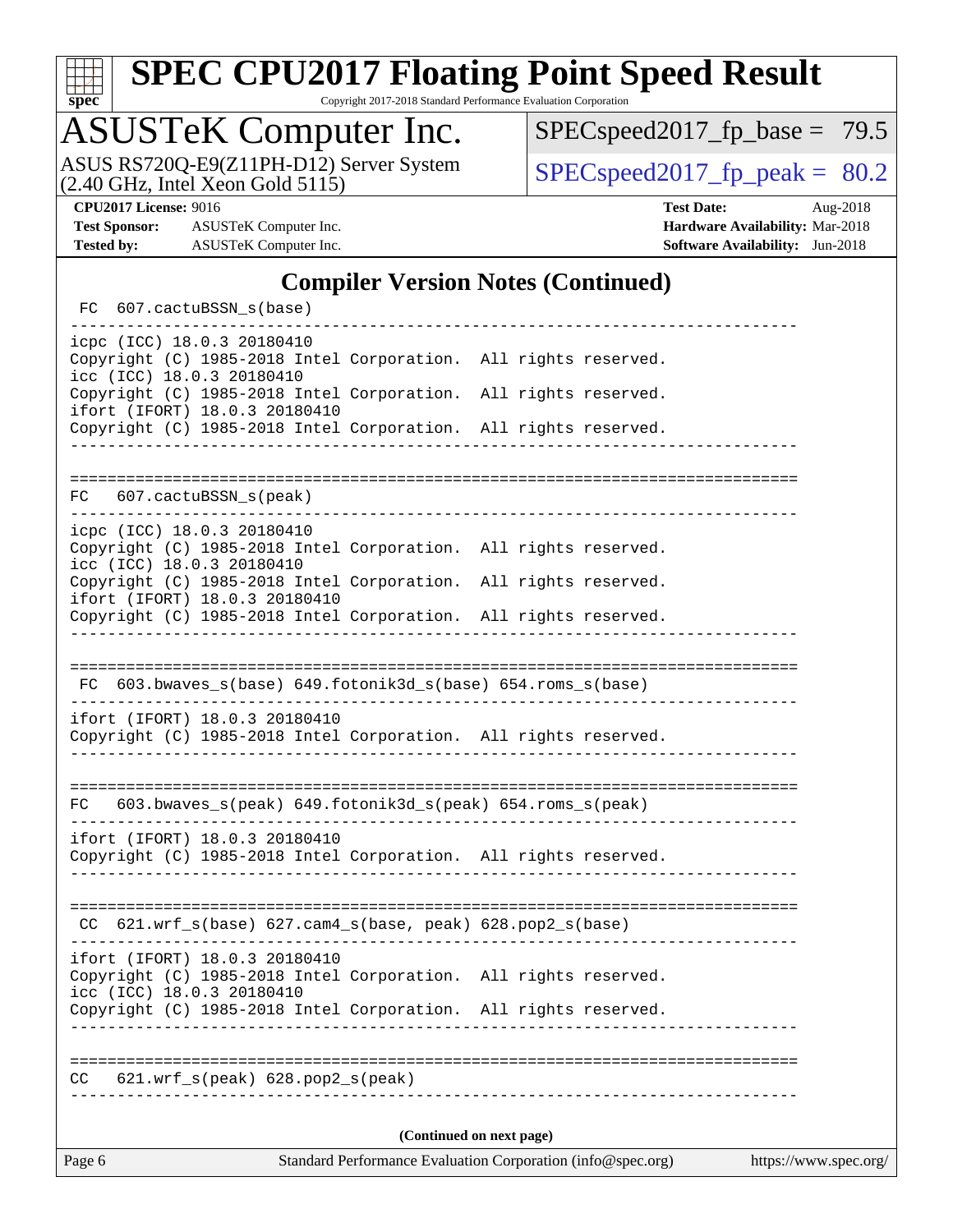

Copyright 2017-2018 Standard Performance Evaluation Corporation

# ASUSTeK Computer Inc.<br>ASUS RS720Q-E9(Z11PH-D12) Server System

(2.40 GHz, Intel Xeon Gold 5115)

 $SPECspeed2017_fp\_base = 79.5$ 

**[Test Sponsor:](http://www.spec.org/auto/cpu2017/Docs/result-fields.html#TestSponsor)** ASUSTeK Computer Inc. **[Hardware Availability:](http://www.spec.org/auto/cpu2017/Docs/result-fields.html#HardwareAvailability)** Mar-2018 **[Tested by:](http://www.spec.org/auto/cpu2017/Docs/result-fields.html#Testedby)** ASUSTeK Computer Inc. **[Software Availability:](http://www.spec.org/auto/cpu2017/Docs/result-fields.html#SoftwareAvailability)** Jun-2018

 $SPECspeed2017_fp\_peak = 80.2$ 

**[CPU2017 License:](http://www.spec.org/auto/cpu2017/Docs/result-fields.html#CPU2017License)** 9016 **[Test Date:](http://www.spec.org/auto/cpu2017/Docs/result-fields.html#TestDate)** Aug-2018

#### **[Compiler Version Notes \(Continued\)](http://www.spec.org/auto/cpu2017/Docs/result-fields.html#CompilerVersionNotes)**

ifort (IFORT) 18.0.3 20180410 Copyright (C) 1985-2018 Intel Corporation. All rights reserved. icc (ICC) 18.0.3 20180410 Copyright (C) 1985-2018 Intel Corporation. All rights reserved. ------------------------------------------------------------------------------

### **[Base Compiler Invocation](http://www.spec.org/auto/cpu2017/Docs/result-fields.html#BaseCompilerInvocation)**

[C benchmarks](http://www.spec.org/auto/cpu2017/Docs/result-fields.html#Cbenchmarks): [icc -m64 -std=c11](http://www.spec.org/cpu2017/results/res2018q4/cpu2017-20180917-08864.flags.html#user_CCbase_intel_icc_64bit_c11_33ee0cdaae7deeeab2a9725423ba97205ce30f63b9926c2519791662299b76a0318f32ddfffdc46587804de3178b4f9328c46fa7c2b0cd779d7a61945c91cd35)

[Fortran benchmarks](http://www.spec.org/auto/cpu2017/Docs/result-fields.html#Fortranbenchmarks): [ifort -m64](http://www.spec.org/cpu2017/results/res2018q4/cpu2017-20180917-08864.flags.html#user_FCbase_intel_ifort_64bit_24f2bb282fbaeffd6157abe4f878425411749daecae9a33200eee2bee2fe76f3b89351d69a8130dd5949958ce389cf37ff59a95e7a40d588e8d3a57e0c3fd751)

[Benchmarks using both Fortran and C](http://www.spec.org/auto/cpu2017/Docs/result-fields.html#BenchmarksusingbothFortranandC): [ifort -m64](http://www.spec.org/cpu2017/results/res2018q4/cpu2017-20180917-08864.flags.html#user_CC_FCbase_intel_ifort_64bit_24f2bb282fbaeffd6157abe4f878425411749daecae9a33200eee2bee2fe76f3b89351d69a8130dd5949958ce389cf37ff59a95e7a40d588e8d3a57e0c3fd751) [icc -m64 -std=c11](http://www.spec.org/cpu2017/results/res2018q4/cpu2017-20180917-08864.flags.html#user_CC_FCbase_intel_icc_64bit_c11_33ee0cdaae7deeeab2a9725423ba97205ce30f63b9926c2519791662299b76a0318f32ddfffdc46587804de3178b4f9328c46fa7c2b0cd779d7a61945c91cd35)

[Benchmarks using Fortran, C, and C++:](http://www.spec.org/auto/cpu2017/Docs/result-fields.html#BenchmarksusingFortranCandCXX) [icpc -m64](http://www.spec.org/cpu2017/results/res2018q4/cpu2017-20180917-08864.flags.html#user_CC_CXX_FCbase_intel_icpc_64bit_4ecb2543ae3f1412ef961e0650ca070fec7b7afdcd6ed48761b84423119d1bf6bdf5cad15b44d48e7256388bc77273b966e5eb805aefd121eb22e9299b2ec9d9) [icc -m64 -std=c11](http://www.spec.org/cpu2017/results/res2018q4/cpu2017-20180917-08864.flags.html#user_CC_CXX_FCbase_intel_icc_64bit_c11_33ee0cdaae7deeeab2a9725423ba97205ce30f63b9926c2519791662299b76a0318f32ddfffdc46587804de3178b4f9328c46fa7c2b0cd779d7a61945c91cd35) [ifort -m64](http://www.spec.org/cpu2017/results/res2018q4/cpu2017-20180917-08864.flags.html#user_CC_CXX_FCbase_intel_ifort_64bit_24f2bb282fbaeffd6157abe4f878425411749daecae9a33200eee2bee2fe76f3b89351d69a8130dd5949958ce389cf37ff59a95e7a40d588e8d3a57e0c3fd751)

#### **[Base Portability Flags](http://www.spec.org/auto/cpu2017/Docs/result-fields.html#BasePortabilityFlags)**

 603.bwaves\_s: [-DSPEC\\_LP64](http://www.spec.org/cpu2017/results/res2018q4/cpu2017-20180917-08864.flags.html#suite_basePORTABILITY603_bwaves_s_DSPEC_LP64) 607.cactuBSSN\_s: [-DSPEC\\_LP64](http://www.spec.org/cpu2017/results/res2018q4/cpu2017-20180917-08864.flags.html#suite_basePORTABILITY607_cactuBSSN_s_DSPEC_LP64) 619.lbm\_s: [-DSPEC\\_LP64](http://www.spec.org/cpu2017/results/res2018q4/cpu2017-20180917-08864.flags.html#suite_basePORTABILITY619_lbm_s_DSPEC_LP64) 621.wrf\_s: [-DSPEC\\_LP64](http://www.spec.org/cpu2017/results/res2018q4/cpu2017-20180917-08864.flags.html#suite_basePORTABILITY621_wrf_s_DSPEC_LP64) [-DSPEC\\_CASE\\_FLAG](http://www.spec.org/cpu2017/results/res2018q4/cpu2017-20180917-08864.flags.html#b621.wrf_s_baseCPORTABILITY_DSPEC_CASE_FLAG) [-convert big\\_endian](http://www.spec.org/cpu2017/results/res2018q4/cpu2017-20180917-08864.flags.html#user_baseFPORTABILITY621_wrf_s_convert_big_endian_c3194028bc08c63ac5d04de18c48ce6d347e4e562e8892b8bdbdc0214820426deb8554edfa529a3fb25a586e65a3d812c835984020483e7e73212c4d31a38223) 627.cam4\_s: [-DSPEC\\_LP64](http://www.spec.org/cpu2017/results/res2018q4/cpu2017-20180917-08864.flags.html#suite_basePORTABILITY627_cam4_s_DSPEC_LP64) [-DSPEC\\_CASE\\_FLAG](http://www.spec.org/cpu2017/results/res2018q4/cpu2017-20180917-08864.flags.html#b627.cam4_s_baseCPORTABILITY_DSPEC_CASE_FLAG) 628.pop2\_s: [-DSPEC\\_LP64](http://www.spec.org/cpu2017/results/res2018q4/cpu2017-20180917-08864.flags.html#suite_basePORTABILITY628_pop2_s_DSPEC_LP64) [-DSPEC\\_CASE\\_FLAG](http://www.spec.org/cpu2017/results/res2018q4/cpu2017-20180917-08864.flags.html#b628.pop2_s_baseCPORTABILITY_DSPEC_CASE_FLAG) [-convert big\\_endian](http://www.spec.org/cpu2017/results/res2018q4/cpu2017-20180917-08864.flags.html#user_baseFPORTABILITY628_pop2_s_convert_big_endian_c3194028bc08c63ac5d04de18c48ce6d347e4e562e8892b8bdbdc0214820426deb8554edfa529a3fb25a586e65a3d812c835984020483e7e73212c4d31a38223) [-assume byterecl](http://www.spec.org/cpu2017/results/res2018q4/cpu2017-20180917-08864.flags.html#user_baseFPORTABILITY628_pop2_s_assume_byterecl_7e47d18b9513cf18525430bbf0f2177aa9bf368bc7a059c09b2c06a34b53bd3447c950d3f8d6c70e3faf3a05c8557d66a5798b567902e8849adc142926523472) 638.imagick\_s: [-DSPEC\\_LP64](http://www.spec.org/cpu2017/results/res2018q4/cpu2017-20180917-08864.flags.html#suite_basePORTABILITY638_imagick_s_DSPEC_LP64) 644.nab\_s: [-DSPEC\\_LP64](http://www.spec.org/cpu2017/results/res2018q4/cpu2017-20180917-08864.flags.html#suite_basePORTABILITY644_nab_s_DSPEC_LP64) 649.fotonik3d\_s: [-DSPEC\\_LP64](http://www.spec.org/cpu2017/results/res2018q4/cpu2017-20180917-08864.flags.html#suite_basePORTABILITY649_fotonik3d_s_DSPEC_LP64) 654.roms\_s: [-DSPEC\\_LP64](http://www.spec.org/cpu2017/results/res2018q4/cpu2017-20180917-08864.flags.html#suite_basePORTABILITY654_roms_s_DSPEC_LP64)

### **[Base Optimization Flags](http://www.spec.org/auto/cpu2017/Docs/result-fields.html#BaseOptimizationFlags)**

[C benchmarks](http://www.spec.org/auto/cpu2017/Docs/result-fields.html#Cbenchmarks):

[-xCORE-AVX512](http://www.spec.org/cpu2017/results/res2018q4/cpu2017-20180917-08864.flags.html#user_CCbase_f-xCORE-AVX512) [-ipo](http://www.spec.org/cpu2017/results/res2018q4/cpu2017-20180917-08864.flags.html#user_CCbase_f-ipo) [-O3](http://www.spec.org/cpu2017/results/res2018q4/cpu2017-20180917-08864.flags.html#user_CCbase_f-O3) [-no-prec-div](http://www.spec.org/cpu2017/results/res2018q4/cpu2017-20180917-08864.flags.html#user_CCbase_f-no-prec-div) [-qopt-prefetch](http://www.spec.org/cpu2017/results/res2018q4/cpu2017-20180917-08864.flags.html#user_CCbase_f-qopt-prefetch) [-ffinite-math-only](http://www.spec.org/cpu2017/results/res2018q4/cpu2017-20180917-08864.flags.html#user_CCbase_f_finite_math_only_cb91587bd2077682c4b38af759c288ed7c732db004271a9512da14a4f8007909a5f1427ecbf1a0fb78ff2a814402c6114ac565ca162485bbcae155b5e4258871) [-qopt-mem-layout-trans=3](http://www.spec.org/cpu2017/results/res2018q4/cpu2017-20180917-08864.flags.html#user_CCbase_f-qopt-mem-layout-trans_de80db37974c74b1f0e20d883f0b675c88c3b01e9d123adea9b28688d64333345fb62bc4a798493513fdb68f60282f9a726aa07f478b2f7113531aecce732043) [-qopenmp](http://www.spec.org/cpu2017/results/res2018q4/cpu2017-20180917-08864.flags.html#user_CCbase_qopenmp_16be0c44f24f464004c6784a7acb94aca937f053568ce72f94b139a11c7c168634a55f6653758ddd83bcf7b8463e8028bb0b48b77bcddc6b78d5d95bb1df2967) [-DSPEC\\_OPENMP](http://www.spec.org/cpu2017/results/res2018q4/cpu2017-20180917-08864.flags.html#suite_CCbase_DSPEC_OPENMP)

**(Continued on next page)**

Page 7 Standard Performance Evaluation Corporation [\(info@spec.org\)](mailto:info@spec.org) <https://www.spec.org/>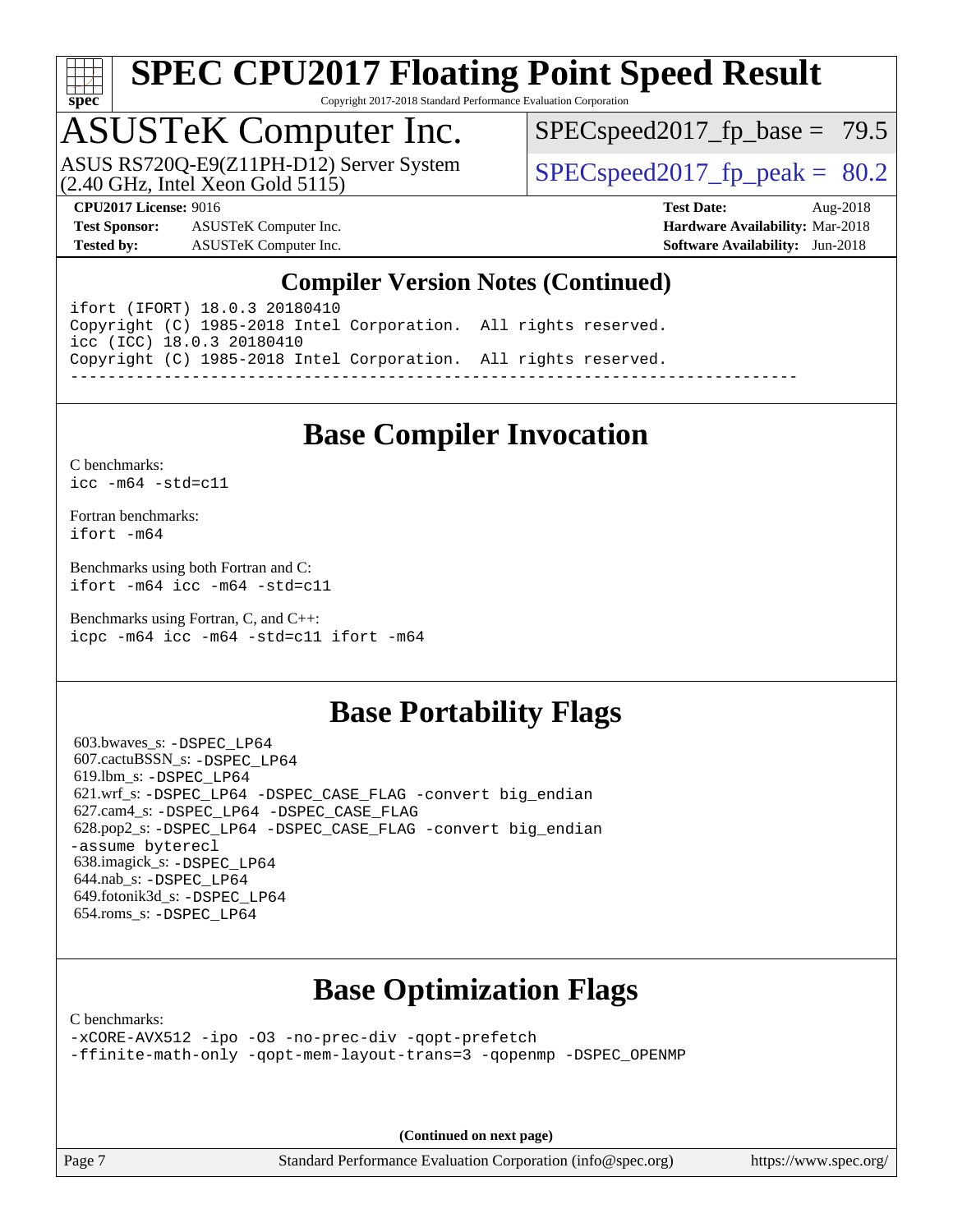

Copyright 2017-2018 Standard Performance Evaluation Corporation

### ASUSTeK Computer Inc.

(2.40 GHz, Intel Xeon Gold 5115) ASUS RS720Q-E9(Z11PH-D12) Server System  $\sqrt{\text{SPEC speed2017\_fp\_peak}} = 80.2$ 

 $SPECspeed2017_fp\_base = 79.5$ 

**[Test Sponsor:](http://www.spec.org/auto/cpu2017/Docs/result-fields.html#TestSponsor)** ASUSTeK Computer Inc. **[Hardware Availability:](http://www.spec.org/auto/cpu2017/Docs/result-fields.html#HardwareAvailability)** Mar-2018 **[Tested by:](http://www.spec.org/auto/cpu2017/Docs/result-fields.html#Testedby)** ASUSTeK Computer Inc. **[Software Availability:](http://www.spec.org/auto/cpu2017/Docs/result-fields.html#SoftwareAvailability)** Jun-2018

**[CPU2017 License:](http://www.spec.org/auto/cpu2017/Docs/result-fields.html#CPU2017License)** 9016 **[Test Date:](http://www.spec.org/auto/cpu2017/Docs/result-fields.html#TestDate)** Aug-2018

### **[Base Optimization Flags \(Continued\)](http://www.spec.org/auto/cpu2017/Docs/result-fields.html#BaseOptimizationFlags)**

[Fortran benchmarks](http://www.spec.org/auto/cpu2017/Docs/result-fields.html#Fortranbenchmarks):

[-DSPEC\\_OPENMP](http://www.spec.org/cpu2017/results/res2018q4/cpu2017-20180917-08864.flags.html#suite_FCbase_DSPEC_OPENMP) [-xCORE-AVX512](http://www.spec.org/cpu2017/results/res2018q4/cpu2017-20180917-08864.flags.html#user_FCbase_f-xCORE-AVX512) [-ipo](http://www.spec.org/cpu2017/results/res2018q4/cpu2017-20180917-08864.flags.html#user_FCbase_f-ipo) [-O3](http://www.spec.org/cpu2017/results/res2018q4/cpu2017-20180917-08864.flags.html#user_FCbase_f-O3) [-no-prec-div](http://www.spec.org/cpu2017/results/res2018q4/cpu2017-20180917-08864.flags.html#user_FCbase_f-no-prec-div) [-qopt-prefetch](http://www.spec.org/cpu2017/results/res2018q4/cpu2017-20180917-08864.flags.html#user_FCbase_f-qopt-prefetch) [-ffinite-math-only](http://www.spec.org/cpu2017/results/res2018q4/cpu2017-20180917-08864.flags.html#user_FCbase_f_finite_math_only_cb91587bd2077682c4b38af759c288ed7c732db004271a9512da14a4f8007909a5f1427ecbf1a0fb78ff2a814402c6114ac565ca162485bbcae155b5e4258871) [-qopt-mem-layout-trans=3](http://www.spec.org/cpu2017/results/res2018q4/cpu2017-20180917-08864.flags.html#user_FCbase_f-qopt-mem-layout-trans_de80db37974c74b1f0e20d883f0b675c88c3b01e9d123adea9b28688d64333345fb62bc4a798493513fdb68f60282f9a726aa07f478b2f7113531aecce732043) [-qopenmp](http://www.spec.org/cpu2017/results/res2018q4/cpu2017-20180917-08864.flags.html#user_FCbase_qopenmp_16be0c44f24f464004c6784a7acb94aca937f053568ce72f94b139a11c7c168634a55f6653758ddd83bcf7b8463e8028bb0b48b77bcddc6b78d5d95bb1df2967) [-nostandard-realloc-lhs](http://www.spec.org/cpu2017/results/res2018q4/cpu2017-20180917-08864.flags.html#user_FCbase_f_2003_std_realloc_82b4557e90729c0f113870c07e44d33d6f5a304b4f63d4c15d2d0f1fab99f5daaed73bdb9275d9ae411527f28b936061aa8b9c8f2d63842963b95c9dd6426b8a) [-align array32byte](http://www.spec.org/cpu2017/results/res2018q4/cpu2017-20180917-08864.flags.html#user_FCbase_align_array32byte_b982fe038af199962ba9a80c053b8342c548c85b40b8e86eb3cc33dee0d7986a4af373ac2d51c3f7cf710a18d62fdce2948f201cd044323541f22fc0fffc51b6)

[Benchmarks using both Fortran and C](http://www.spec.org/auto/cpu2017/Docs/result-fields.html#BenchmarksusingbothFortranandC):

```
-xCORE-AVX512 -ipo -O3 -no-prec-div -qopt-prefetch
-ffinite-math-only -qopt-mem-layout-trans=3 -qopenmp -DSPEC_OPENMP
-nostandard-realloc-lhs -align array32byte
```
[Benchmarks using Fortran, C, and C++:](http://www.spec.org/auto/cpu2017/Docs/result-fields.html#BenchmarksusingFortranCandCXX)

```
-xCORE-AVX512-ipo-no-prec-div-qopt-prefetch
-ffinite-math-only -qopt-mem-layout-trans=3 -qopenmp -DSPEC_OPENMP
-nostandard-realloc-lhs -align array32byte
```
### **[Peak Compiler Invocation](http://www.spec.org/auto/cpu2017/Docs/result-fields.html#PeakCompilerInvocation)**

[C benchmarks](http://www.spec.org/auto/cpu2017/Docs/result-fields.html#Cbenchmarks):  $\text{icc}$  -m64 -std=c11

[Fortran benchmarks](http://www.spec.org/auto/cpu2017/Docs/result-fields.html#Fortranbenchmarks): [ifort -m64](http://www.spec.org/cpu2017/results/res2018q4/cpu2017-20180917-08864.flags.html#user_FCpeak_intel_ifort_64bit_24f2bb282fbaeffd6157abe4f878425411749daecae9a33200eee2bee2fe76f3b89351d69a8130dd5949958ce389cf37ff59a95e7a40d588e8d3a57e0c3fd751)

[Benchmarks using both Fortran and C](http://www.spec.org/auto/cpu2017/Docs/result-fields.html#BenchmarksusingbothFortranandC): [ifort -m64](http://www.spec.org/cpu2017/results/res2018q4/cpu2017-20180917-08864.flags.html#user_CC_FCpeak_intel_ifort_64bit_24f2bb282fbaeffd6157abe4f878425411749daecae9a33200eee2bee2fe76f3b89351d69a8130dd5949958ce389cf37ff59a95e7a40d588e8d3a57e0c3fd751) [icc -m64 -std=c11](http://www.spec.org/cpu2017/results/res2018q4/cpu2017-20180917-08864.flags.html#user_CC_FCpeak_intel_icc_64bit_c11_33ee0cdaae7deeeab2a9725423ba97205ce30f63b9926c2519791662299b76a0318f32ddfffdc46587804de3178b4f9328c46fa7c2b0cd779d7a61945c91cd35)

[Benchmarks using Fortran, C, and C++:](http://www.spec.org/auto/cpu2017/Docs/result-fields.html#BenchmarksusingFortranCandCXX) [icpc -m64](http://www.spec.org/cpu2017/results/res2018q4/cpu2017-20180917-08864.flags.html#user_CC_CXX_FCpeak_intel_icpc_64bit_4ecb2543ae3f1412ef961e0650ca070fec7b7afdcd6ed48761b84423119d1bf6bdf5cad15b44d48e7256388bc77273b966e5eb805aefd121eb22e9299b2ec9d9) [icc -m64 -std=c11](http://www.spec.org/cpu2017/results/res2018q4/cpu2017-20180917-08864.flags.html#user_CC_CXX_FCpeak_intel_icc_64bit_c11_33ee0cdaae7deeeab2a9725423ba97205ce30f63b9926c2519791662299b76a0318f32ddfffdc46587804de3178b4f9328c46fa7c2b0cd779d7a61945c91cd35) [ifort -m64](http://www.spec.org/cpu2017/results/res2018q4/cpu2017-20180917-08864.flags.html#user_CC_CXX_FCpeak_intel_ifort_64bit_24f2bb282fbaeffd6157abe4f878425411749daecae9a33200eee2bee2fe76f3b89351d69a8130dd5949958ce389cf37ff59a95e7a40d588e8d3a57e0c3fd751)

### **[Peak Portability Flags](http://www.spec.org/auto/cpu2017/Docs/result-fields.html#PeakPortabilityFlags)**

Same as Base Portability Flags

### **[Peak Optimization Flags](http://www.spec.org/auto/cpu2017/Docs/result-fields.html#PeakOptimizationFlags)**

[C benchmarks](http://www.spec.org/auto/cpu2017/Docs/result-fields.html#Cbenchmarks):

 619.lbm\_s: [-prof-gen](http://www.spec.org/cpu2017/results/res2018q4/cpu2017-20180917-08864.flags.html#user_peakPASS1_CFLAGSPASS1_LDFLAGS619_lbm_s_prof_gen_5aa4926d6013ddb2a31985c654b3eb18169fc0c6952a63635c234f711e6e63dd76e94ad52365559451ec499a2cdb89e4dc58ba4c67ef54ca681ffbe1461d6b36)(pass 1) [-prof-use](http://www.spec.org/cpu2017/results/res2018q4/cpu2017-20180917-08864.flags.html#user_peakPASS2_CFLAGSPASS2_LDFLAGS619_lbm_s_prof_use_1a21ceae95f36a2b53c25747139a6c16ca95bd9def2a207b4f0849963b97e94f5260e30a0c64f4bb623698870e679ca08317ef8150905d41bd88c6f78df73f19)(pass 2) [-O2](http://www.spec.org/cpu2017/results/res2018q4/cpu2017-20180917-08864.flags.html#user_peakPASS1_COPTIMIZE619_lbm_s_f-O2) [-xCORE-AVX512](http://www.spec.org/cpu2017/results/res2018q4/cpu2017-20180917-08864.flags.html#user_peakPASS2_COPTIMIZE619_lbm_s_f-xCORE-AVX512) [-qopt-prefetch](http://www.spec.org/cpu2017/results/res2018q4/cpu2017-20180917-08864.flags.html#user_peakPASS1_COPTIMIZEPASS2_COPTIMIZE619_lbm_s_f-qopt-prefetch) [-ipo](http://www.spec.org/cpu2017/results/res2018q4/cpu2017-20180917-08864.flags.html#user_peakPASS2_COPTIMIZE619_lbm_s_f-ipo) [-O3](http://www.spec.org/cpu2017/results/res2018q4/cpu2017-20180917-08864.flags.html#user_peakPASS2_COPTIMIZE619_lbm_s_f-O3) [-ffinite-math-only](http://www.spec.org/cpu2017/results/res2018q4/cpu2017-20180917-08864.flags.html#user_peakPASS1_COPTIMIZEPASS2_COPTIMIZE619_lbm_s_f_finite_math_only_cb91587bd2077682c4b38af759c288ed7c732db004271a9512da14a4f8007909a5f1427ecbf1a0fb78ff2a814402c6114ac565ca162485bbcae155b5e4258871) [-no-prec-div](http://www.spec.org/cpu2017/results/res2018q4/cpu2017-20180917-08864.flags.html#user_peakPASS2_COPTIMIZE619_lbm_s_f-no-prec-div) [-qopt-mem-layout-trans=3](http://www.spec.org/cpu2017/results/res2018q4/cpu2017-20180917-08864.flags.html#user_peakPASS1_COPTIMIZEPASS2_COPTIMIZE619_lbm_s_f-qopt-mem-layout-trans_de80db37974c74b1f0e20d883f0b675c88c3b01e9d123adea9b28688d64333345fb62bc4a798493513fdb68f60282f9a726aa07f478b2f7113531aecce732043) [-DSPEC\\_SUPPRESS\\_OPENMP](http://www.spec.org/cpu2017/results/res2018q4/cpu2017-20180917-08864.flags.html#suite_peakPASS1_COPTIMIZE619_lbm_s_DSPEC_SUPPRESS_OPENMP) [-qopenmp](http://www.spec.org/cpu2017/results/res2018q4/cpu2017-20180917-08864.flags.html#user_peakPASS2_COPTIMIZE619_lbm_s_qopenmp_16be0c44f24f464004c6784a7acb94aca937f053568ce72f94b139a11c7c168634a55f6653758ddd83bcf7b8463e8028bb0b48b77bcddc6b78d5d95bb1df2967)

**(Continued on next page)**

Page 8 Standard Performance Evaluation Corporation [\(info@spec.org\)](mailto:info@spec.org) <https://www.spec.org/>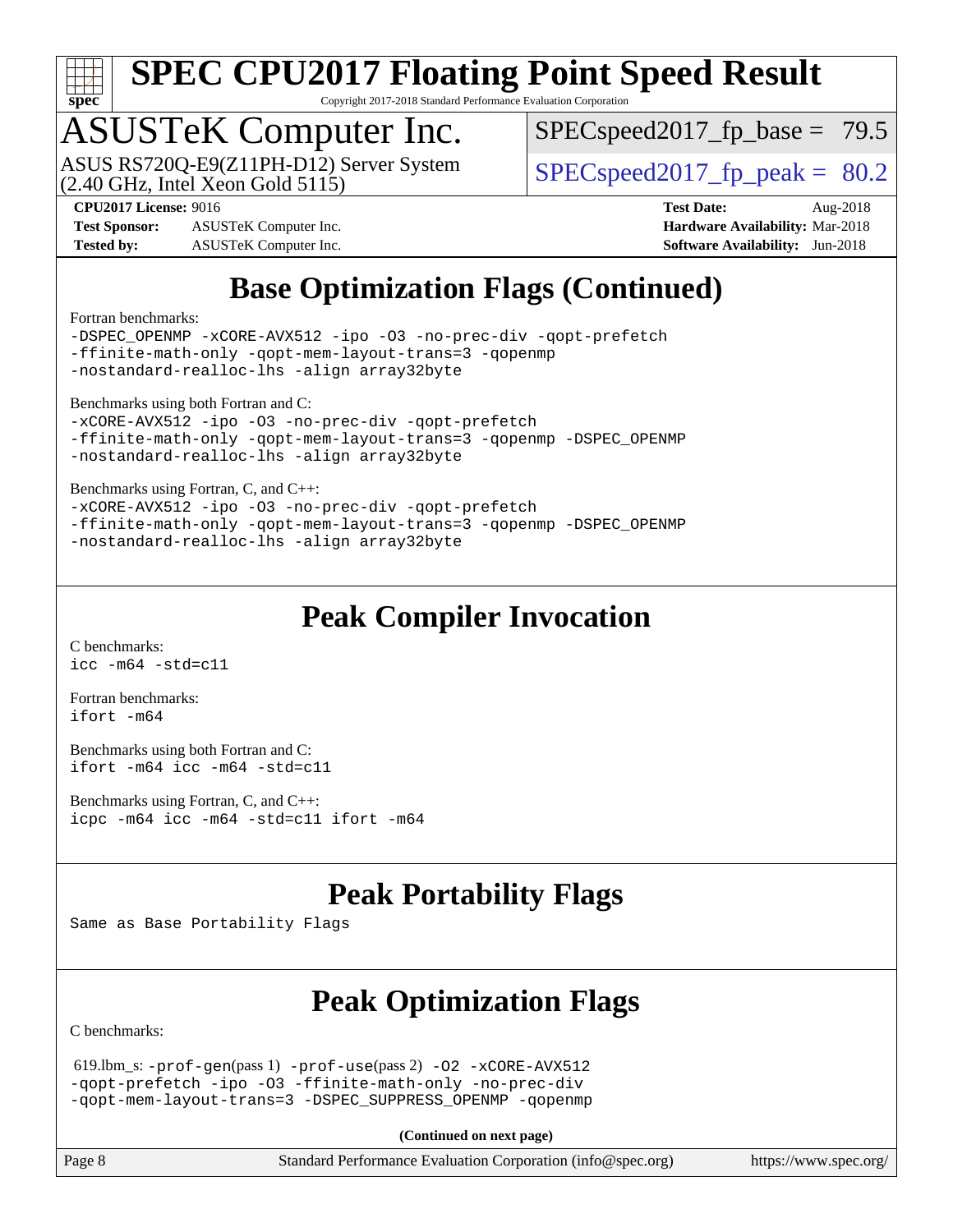

Copyright 2017-2018 Standard Performance Evaluation Corporation

# ASUSTeK Computer Inc.<br>ASUS RS720Q-E9(Z11PH-D12) Server System

 $(2.40$  GHz, Intel Xeon Gold  $5115$ )

 $SPECspeed2017_fp\_base = 79.5$ 

 $SPECspeed2017_fp\_peak = 80.2$ 

**[Test Sponsor:](http://www.spec.org/auto/cpu2017/Docs/result-fields.html#TestSponsor)** ASUSTeK Computer Inc. **[Hardware Availability:](http://www.spec.org/auto/cpu2017/Docs/result-fields.html#HardwareAvailability)** Mar-2018 **[Tested by:](http://www.spec.org/auto/cpu2017/Docs/result-fields.html#Testedby)** ASUSTeK Computer Inc. **[Software Availability:](http://www.spec.org/auto/cpu2017/Docs/result-fields.html#SoftwareAvailability)** Jun-2018

**[CPU2017 License:](http://www.spec.org/auto/cpu2017/Docs/result-fields.html#CPU2017License)** 9016 **[Test Date:](http://www.spec.org/auto/cpu2017/Docs/result-fields.html#TestDate)** Aug-2018

### **[Peak Optimization Flags \(Continued\)](http://www.spec.org/auto/cpu2017/Docs/result-fields.html#PeakOptimizationFlags)**

 619.lbm\_s (continued): [-DSPEC\\_OPENMP](http://www.spec.org/cpu2017/results/res2018q4/cpu2017-20180917-08864.flags.html#suite_peakPASS2_COPTIMIZE619_lbm_s_DSPEC_OPENMP)

 638.imagick\_s: [-xCORE-AVX512](http://www.spec.org/cpu2017/results/res2018q4/cpu2017-20180917-08864.flags.html#user_peakCOPTIMIZE638_imagick_s_f-xCORE-AVX512) [-ipo](http://www.spec.org/cpu2017/results/res2018q4/cpu2017-20180917-08864.flags.html#user_peakCOPTIMIZE638_imagick_s_f-ipo) [-O3](http://www.spec.org/cpu2017/results/res2018q4/cpu2017-20180917-08864.flags.html#user_peakCOPTIMIZE638_imagick_s_f-O3) [-no-prec-div](http://www.spec.org/cpu2017/results/res2018q4/cpu2017-20180917-08864.flags.html#user_peakCOPTIMIZE638_imagick_s_f-no-prec-div) [-qopt-prefetch](http://www.spec.org/cpu2017/results/res2018q4/cpu2017-20180917-08864.flags.html#user_peakCOPTIMIZE638_imagick_s_f-qopt-prefetch) [-ffinite-math-only](http://www.spec.org/cpu2017/results/res2018q4/cpu2017-20180917-08864.flags.html#user_peakCOPTIMIZE638_imagick_s_f_finite_math_only_cb91587bd2077682c4b38af759c288ed7c732db004271a9512da14a4f8007909a5f1427ecbf1a0fb78ff2a814402c6114ac565ca162485bbcae155b5e4258871) [-qopt-mem-layout-trans=3](http://www.spec.org/cpu2017/results/res2018q4/cpu2017-20180917-08864.flags.html#user_peakCOPTIMIZE638_imagick_s_f-qopt-mem-layout-trans_de80db37974c74b1f0e20d883f0b675c88c3b01e9d123adea9b28688d64333345fb62bc4a798493513fdb68f60282f9a726aa07f478b2f7113531aecce732043) [-qopenmp](http://www.spec.org/cpu2017/results/res2018q4/cpu2017-20180917-08864.flags.html#user_peakCOPTIMIZE638_imagick_s_qopenmp_16be0c44f24f464004c6784a7acb94aca937f053568ce72f94b139a11c7c168634a55f6653758ddd83bcf7b8463e8028bb0b48b77bcddc6b78d5d95bb1df2967) [-DSPEC\\_OPENMP](http://www.spec.org/cpu2017/results/res2018q4/cpu2017-20180917-08864.flags.html#suite_peakCOPTIMIZE638_imagick_s_DSPEC_OPENMP)

644.nab\_s: Same as 638.imagick\_s

[Fortran benchmarks](http://www.spec.org/auto/cpu2017/Docs/result-fields.html#Fortranbenchmarks):

[-prof-gen](http://www.spec.org/cpu2017/results/res2018q4/cpu2017-20180917-08864.flags.html#user_FCpeak_prof_gen_5aa4926d6013ddb2a31985c654b3eb18169fc0c6952a63635c234f711e6e63dd76e94ad52365559451ec499a2cdb89e4dc58ba4c67ef54ca681ffbe1461d6b36)(pass 1) [-prof-use](http://www.spec.org/cpu2017/results/res2018q4/cpu2017-20180917-08864.flags.html#user_FCpeak_prof_use_1a21ceae95f36a2b53c25747139a6c16ca95bd9def2a207b4f0849963b97e94f5260e30a0c64f4bb623698870e679ca08317ef8150905d41bd88c6f78df73f19)(pass 2) [-DSPEC\\_SUPPRESS\\_OPENMP](http://www.spec.org/cpu2017/results/res2018q4/cpu2017-20180917-08864.flags.html#suite_FCpeak_DSPEC_SUPPRESS_OPENMP) [-DSPEC\\_OPENMP](http://www.spec.org/cpu2017/results/res2018q4/cpu2017-20180917-08864.flags.html#suite_FCpeak_DSPEC_OPENMP) [-O2](http://www.spec.org/cpu2017/results/res2018q4/cpu2017-20180917-08864.flags.html#user_FCpeak_f-O2) [-xCORE-AVX512](http://www.spec.org/cpu2017/results/res2018q4/cpu2017-20180917-08864.flags.html#user_FCpeak_f-xCORE-AVX512) [-qopt-prefetch](http://www.spec.org/cpu2017/results/res2018q4/cpu2017-20180917-08864.flags.html#user_FCpeak_f-qopt-prefetch) [-ipo](http://www.spec.org/cpu2017/results/res2018q4/cpu2017-20180917-08864.flags.html#user_FCpeak_f-ipo) [-O3](http://www.spec.org/cpu2017/results/res2018q4/cpu2017-20180917-08864.flags.html#user_FCpeak_f-O3) [-ffinite-math-only](http://www.spec.org/cpu2017/results/res2018q4/cpu2017-20180917-08864.flags.html#user_FCpeak_f_finite_math_only_cb91587bd2077682c4b38af759c288ed7c732db004271a9512da14a4f8007909a5f1427ecbf1a0fb78ff2a814402c6114ac565ca162485bbcae155b5e4258871) [-no-prec-div](http://www.spec.org/cpu2017/results/res2018q4/cpu2017-20180917-08864.flags.html#user_FCpeak_f-no-prec-div) [-qopt-mem-layout-trans=3](http://www.spec.org/cpu2017/results/res2018q4/cpu2017-20180917-08864.flags.html#user_FCpeak_f-qopt-mem-layout-trans_de80db37974c74b1f0e20d883f0b675c88c3b01e9d123adea9b28688d64333345fb62bc4a798493513fdb68f60282f9a726aa07f478b2f7113531aecce732043) [-qopenmp](http://www.spec.org/cpu2017/results/res2018q4/cpu2017-20180917-08864.flags.html#user_FCpeak_qopenmp_16be0c44f24f464004c6784a7acb94aca937f053568ce72f94b139a11c7c168634a55f6653758ddd83bcf7b8463e8028bb0b48b77bcddc6b78d5d95bb1df2967) [-nostandard-realloc-lhs](http://www.spec.org/cpu2017/results/res2018q4/cpu2017-20180917-08864.flags.html#user_FCpeak_f_2003_std_realloc_82b4557e90729c0f113870c07e44d33d6f5a304b4f63d4c15d2d0f1fab99f5daaed73bdb9275d9ae411527f28b936061aa8b9c8f2d63842963b95c9dd6426b8a) [-align array32byte](http://www.spec.org/cpu2017/results/res2018q4/cpu2017-20180917-08864.flags.html#user_FCpeak_align_array32byte_b982fe038af199962ba9a80c053b8342c548c85b40b8e86eb3cc33dee0d7986a4af373ac2d51c3f7cf710a18d62fdce2948f201cd044323541f22fc0fffc51b6)

[Benchmarks using both Fortran and C](http://www.spec.org/auto/cpu2017/Docs/result-fields.html#BenchmarksusingbothFortranandC):

 621.wrf\_s: [-prof-gen](http://www.spec.org/cpu2017/results/res2018q4/cpu2017-20180917-08864.flags.html#user_peakPASS1_CFLAGSPASS1_FFLAGSPASS1_LDFLAGS621_wrf_s_prof_gen_5aa4926d6013ddb2a31985c654b3eb18169fc0c6952a63635c234f711e6e63dd76e94ad52365559451ec499a2cdb89e4dc58ba4c67ef54ca681ffbe1461d6b36)(pass 1) [-prof-use](http://www.spec.org/cpu2017/results/res2018q4/cpu2017-20180917-08864.flags.html#user_peakPASS2_CFLAGSPASS2_FFLAGSPASS2_LDFLAGS621_wrf_s_prof_use_1a21ceae95f36a2b53c25747139a6c16ca95bd9def2a207b4f0849963b97e94f5260e30a0c64f4bb623698870e679ca08317ef8150905d41bd88c6f78df73f19)(pass 2) [-O2](http://www.spec.org/cpu2017/results/res2018q4/cpu2017-20180917-08864.flags.html#user_peakPASS1_COPTIMIZEPASS1_FOPTIMIZE621_wrf_s_f-O2) [-xCORE-AVX512](http://www.spec.org/cpu2017/results/res2018q4/cpu2017-20180917-08864.flags.html#user_peakPASS2_COPTIMIZEPASS2_FOPTIMIZE621_wrf_s_f-xCORE-AVX512) [-qopt-prefetch](http://www.spec.org/cpu2017/results/res2018q4/cpu2017-20180917-08864.flags.html#user_peakPASS1_COPTIMIZEPASS1_FOPTIMIZEPASS2_COPTIMIZEPASS2_FOPTIMIZE621_wrf_s_f-qopt-prefetch) [-ipo](http://www.spec.org/cpu2017/results/res2018q4/cpu2017-20180917-08864.flags.html#user_peakPASS2_COPTIMIZEPASS2_FOPTIMIZE621_wrf_s_f-ipo) [-O3](http://www.spec.org/cpu2017/results/res2018q4/cpu2017-20180917-08864.flags.html#user_peakPASS2_COPTIMIZEPASS2_FOPTIMIZE621_wrf_s_f-O3) [-ffinite-math-only](http://www.spec.org/cpu2017/results/res2018q4/cpu2017-20180917-08864.flags.html#user_peakPASS1_COPTIMIZEPASS1_FOPTIMIZEPASS2_COPTIMIZEPASS2_FOPTIMIZE621_wrf_s_f_finite_math_only_cb91587bd2077682c4b38af759c288ed7c732db004271a9512da14a4f8007909a5f1427ecbf1a0fb78ff2a814402c6114ac565ca162485bbcae155b5e4258871) [-no-prec-div](http://www.spec.org/cpu2017/results/res2018q4/cpu2017-20180917-08864.flags.html#user_peakPASS2_COPTIMIZEPASS2_FOPTIMIZE621_wrf_s_f-no-prec-div) [-qopt-mem-layout-trans=3](http://www.spec.org/cpu2017/results/res2018q4/cpu2017-20180917-08864.flags.html#user_peakPASS1_COPTIMIZEPASS1_FOPTIMIZEPASS2_COPTIMIZEPASS2_FOPTIMIZE621_wrf_s_f-qopt-mem-layout-trans_de80db37974c74b1f0e20d883f0b675c88c3b01e9d123adea9b28688d64333345fb62bc4a798493513fdb68f60282f9a726aa07f478b2f7113531aecce732043) [-DSPEC\\_SUPPRESS\\_OPENMP](http://www.spec.org/cpu2017/results/res2018q4/cpu2017-20180917-08864.flags.html#suite_peakPASS1_COPTIMIZEPASS1_FOPTIMIZE621_wrf_s_DSPEC_SUPPRESS_OPENMP) [-qopenmp](http://www.spec.org/cpu2017/results/res2018q4/cpu2017-20180917-08864.flags.html#user_peakPASS2_COPTIMIZEPASS2_FOPTIMIZE621_wrf_s_qopenmp_16be0c44f24f464004c6784a7acb94aca937f053568ce72f94b139a11c7c168634a55f6653758ddd83bcf7b8463e8028bb0b48b77bcddc6b78d5d95bb1df2967) [-DSPEC\\_OPENMP](http://www.spec.org/cpu2017/results/res2018q4/cpu2017-20180917-08864.flags.html#suite_peakPASS2_COPTIMIZEPASS2_FOPTIMIZE621_wrf_s_DSPEC_OPENMP) [-nostandard-realloc-lhs](http://www.spec.org/cpu2017/results/res2018q4/cpu2017-20180917-08864.flags.html#user_peakEXTRA_FOPTIMIZE621_wrf_s_f_2003_std_realloc_82b4557e90729c0f113870c07e44d33d6f5a304b4f63d4c15d2d0f1fab99f5daaed73bdb9275d9ae411527f28b936061aa8b9c8f2d63842963b95c9dd6426b8a) [-align array32byte](http://www.spec.org/cpu2017/results/res2018q4/cpu2017-20180917-08864.flags.html#user_peakEXTRA_FOPTIMIZE621_wrf_s_align_array32byte_b982fe038af199962ba9a80c053b8342c548c85b40b8e86eb3cc33dee0d7986a4af373ac2d51c3f7cf710a18d62fdce2948f201cd044323541f22fc0fffc51b6)

 627.cam4\_s: [-xCORE-AVX512](http://www.spec.org/cpu2017/results/res2018q4/cpu2017-20180917-08864.flags.html#user_peakCOPTIMIZEFOPTIMIZE627_cam4_s_f-xCORE-AVX512) [-ipo](http://www.spec.org/cpu2017/results/res2018q4/cpu2017-20180917-08864.flags.html#user_peakCOPTIMIZEFOPTIMIZE627_cam4_s_f-ipo) [-O3](http://www.spec.org/cpu2017/results/res2018q4/cpu2017-20180917-08864.flags.html#user_peakCOPTIMIZEFOPTIMIZE627_cam4_s_f-O3) [-no-prec-div](http://www.spec.org/cpu2017/results/res2018q4/cpu2017-20180917-08864.flags.html#user_peakCOPTIMIZEFOPTIMIZE627_cam4_s_f-no-prec-div) [-qopt-prefetch](http://www.spec.org/cpu2017/results/res2018q4/cpu2017-20180917-08864.flags.html#user_peakCOPTIMIZEFOPTIMIZE627_cam4_s_f-qopt-prefetch) [-ffinite-math-only](http://www.spec.org/cpu2017/results/res2018q4/cpu2017-20180917-08864.flags.html#user_peakCOPTIMIZEFOPTIMIZE627_cam4_s_f_finite_math_only_cb91587bd2077682c4b38af759c288ed7c732db004271a9512da14a4f8007909a5f1427ecbf1a0fb78ff2a814402c6114ac565ca162485bbcae155b5e4258871) [-qopt-mem-layout-trans=3](http://www.spec.org/cpu2017/results/res2018q4/cpu2017-20180917-08864.flags.html#user_peakCOPTIMIZEFOPTIMIZE627_cam4_s_f-qopt-mem-layout-trans_de80db37974c74b1f0e20d883f0b675c88c3b01e9d123adea9b28688d64333345fb62bc4a798493513fdb68f60282f9a726aa07f478b2f7113531aecce732043) [-qopenmp](http://www.spec.org/cpu2017/results/res2018q4/cpu2017-20180917-08864.flags.html#user_peakCOPTIMIZEFOPTIMIZE627_cam4_s_qopenmp_16be0c44f24f464004c6784a7acb94aca937f053568ce72f94b139a11c7c168634a55f6653758ddd83bcf7b8463e8028bb0b48b77bcddc6b78d5d95bb1df2967) [-DSPEC\\_OPENMP](http://www.spec.org/cpu2017/results/res2018q4/cpu2017-20180917-08864.flags.html#suite_peakCOPTIMIZEFOPTIMIZE627_cam4_s_DSPEC_OPENMP) [-nostandard-realloc-lhs](http://www.spec.org/cpu2017/results/res2018q4/cpu2017-20180917-08864.flags.html#user_peakEXTRA_FOPTIMIZE627_cam4_s_f_2003_std_realloc_82b4557e90729c0f113870c07e44d33d6f5a304b4f63d4c15d2d0f1fab99f5daaed73bdb9275d9ae411527f28b936061aa8b9c8f2d63842963b95c9dd6426b8a) [-align array32byte](http://www.spec.org/cpu2017/results/res2018q4/cpu2017-20180917-08864.flags.html#user_peakEXTRA_FOPTIMIZE627_cam4_s_align_array32byte_b982fe038af199962ba9a80c053b8342c548c85b40b8e86eb3cc33dee0d7986a4af373ac2d51c3f7cf710a18d62fdce2948f201cd044323541f22fc0fffc51b6)

628.pop2\_s: Same as 621.wrf\_s

[Benchmarks using Fortran, C, and C++:](http://www.spec.org/auto/cpu2017/Docs/result-fields.html#BenchmarksusingFortranCandCXX) [-prof-gen](http://www.spec.org/cpu2017/results/res2018q4/cpu2017-20180917-08864.flags.html#user_CC_CXX_FCpeak_prof_gen_5aa4926d6013ddb2a31985c654b3eb18169fc0c6952a63635c234f711e6e63dd76e94ad52365559451ec499a2cdb89e4dc58ba4c67ef54ca681ffbe1461d6b36)(pass 1) [-prof-use](http://www.spec.org/cpu2017/results/res2018q4/cpu2017-20180917-08864.flags.html#user_CC_CXX_FCpeak_prof_use_1a21ceae95f36a2b53c25747139a6c16ca95bd9def2a207b4f0849963b97e94f5260e30a0c64f4bb623698870e679ca08317ef8150905d41bd88c6f78df73f19)(pass 2) [-O2](http://www.spec.org/cpu2017/results/res2018q4/cpu2017-20180917-08864.flags.html#user_CC_CXX_FCpeak_f-O2) [-xCORE-AVX512](http://www.spec.org/cpu2017/results/res2018q4/cpu2017-20180917-08864.flags.html#user_CC_CXX_FCpeak_f-xCORE-AVX512) [-qopt-prefetch](http://www.spec.org/cpu2017/results/res2018q4/cpu2017-20180917-08864.flags.html#user_CC_CXX_FCpeak_f-qopt-prefetch) [-ipo](http://www.spec.org/cpu2017/results/res2018q4/cpu2017-20180917-08864.flags.html#user_CC_CXX_FCpeak_f-ipo) [-O3](http://www.spec.org/cpu2017/results/res2018q4/cpu2017-20180917-08864.flags.html#user_CC_CXX_FCpeak_f-O3) [-ffinite-math-only](http://www.spec.org/cpu2017/results/res2018q4/cpu2017-20180917-08864.flags.html#user_CC_CXX_FCpeak_f_finite_math_only_cb91587bd2077682c4b38af759c288ed7c732db004271a9512da14a4f8007909a5f1427ecbf1a0fb78ff2a814402c6114ac565ca162485bbcae155b5e4258871) [-no-prec-div](http://www.spec.org/cpu2017/results/res2018q4/cpu2017-20180917-08864.flags.html#user_CC_CXX_FCpeak_f-no-prec-div) [-qopt-mem-layout-trans=3](http://www.spec.org/cpu2017/results/res2018q4/cpu2017-20180917-08864.flags.html#user_CC_CXX_FCpeak_f-qopt-mem-layout-trans_de80db37974c74b1f0e20d883f0b675c88c3b01e9d123adea9b28688d64333345fb62bc4a798493513fdb68f60282f9a726aa07f478b2f7113531aecce732043) [-DSPEC\\_SUPPRESS\\_OPENMP](http://www.spec.org/cpu2017/results/res2018q4/cpu2017-20180917-08864.flags.html#suite_CC_CXX_FCpeak_DSPEC_SUPPRESS_OPENMP) [-qopenmp](http://www.spec.org/cpu2017/results/res2018q4/cpu2017-20180917-08864.flags.html#user_CC_CXX_FCpeak_qopenmp_16be0c44f24f464004c6784a7acb94aca937f053568ce72f94b139a11c7c168634a55f6653758ddd83bcf7b8463e8028bb0b48b77bcddc6b78d5d95bb1df2967) [-DSPEC\\_OPENMP](http://www.spec.org/cpu2017/results/res2018q4/cpu2017-20180917-08864.flags.html#suite_CC_CXX_FCpeak_DSPEC_OPENMP) [-nostandard-realloc-lhs](http://www.spec.org/cpu2017/results/res2018q4/cpu2017-20180917-08864.flags.html#user_CC_CXX_FCpeak_f_2003_std_realloc_82b4557e90729c0f113870c07e44d33d6f5a304b4f63d4c15d2d0f1fab99f5daaed73bdb9275d9ae411527f28b936061aa8b9c8f2d63842963b95c9dd6426b8a) [-align array32byte](http://www.spec.org/cpu2017/results/res2018q4/cpu2017-20180917-08864.flags.html#user_CC_CXX_FCpeak_align_array32byte_b982fe038af199962ba9a80c053b8342c548c85b40b8e86eb3cc33dee0d7986a4af373ac2d51c3f7cf710a18d62fdce2948f201cd044323541f22fc0fffc51b6)

The flags files that were used to format this result can be browsed at <http://www.spec.org/cpu2017/flags/ASUSTekPlatform-Settings-z11-V2.0-revD.html> <http://www.spec.org/cpu2017/flags/Intel-ic18.0-official-linux64.2017-12-21.html>

You can also download the XML flags sources by saving the following links: <http://www.spec.org/cpu2017/flags/ASUSTekPlatform-Settings-z11-V2.0-revD.xml> <http://www.spec.org/cpu2017/flags/Intel-ic18.0-official-linux64.2017-12-21.xml>